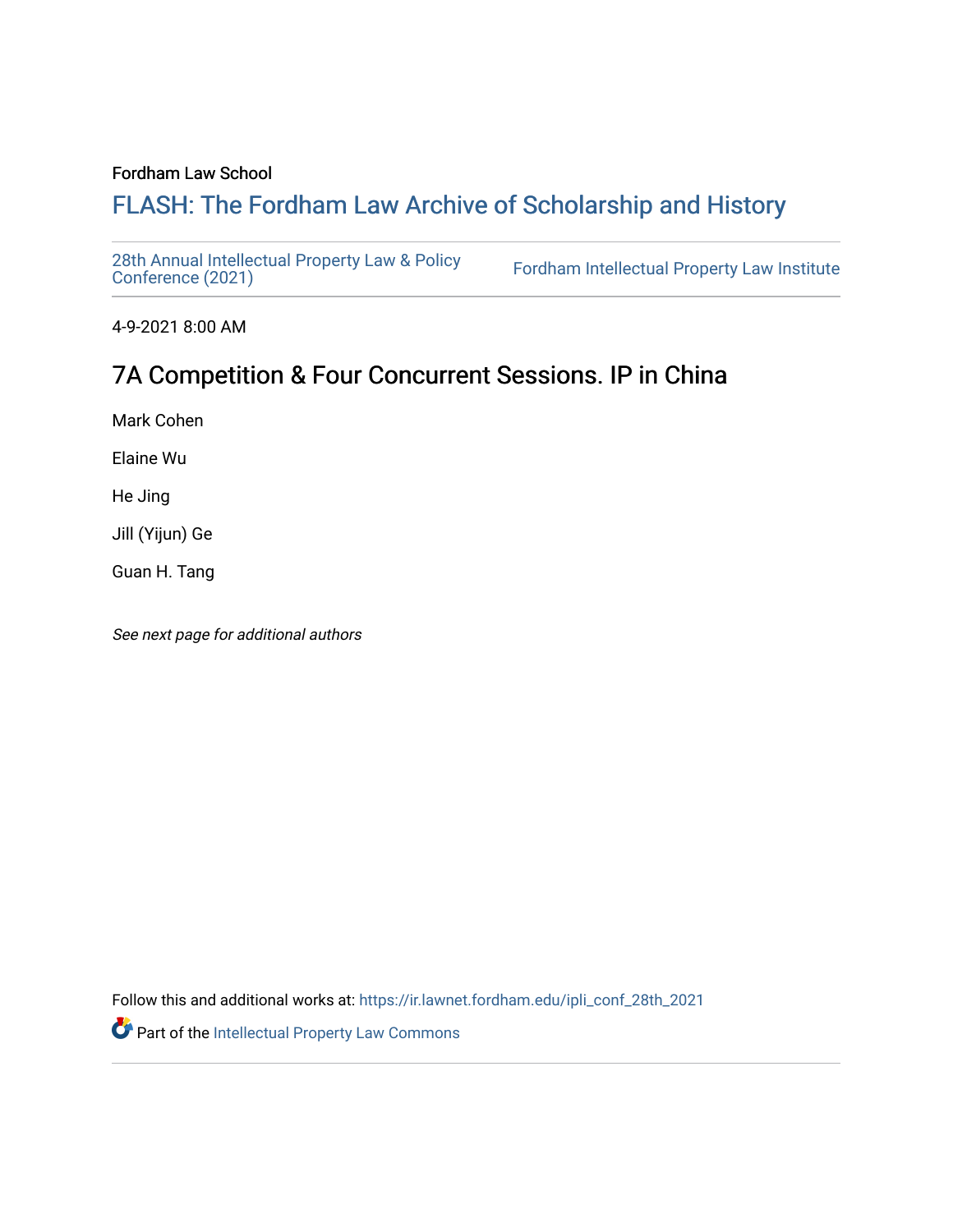## Authors

Mark Cohen, Elaine Wu, He Jing, Jill (Yijun) Ge, Guan H. Tang, and Boya Yin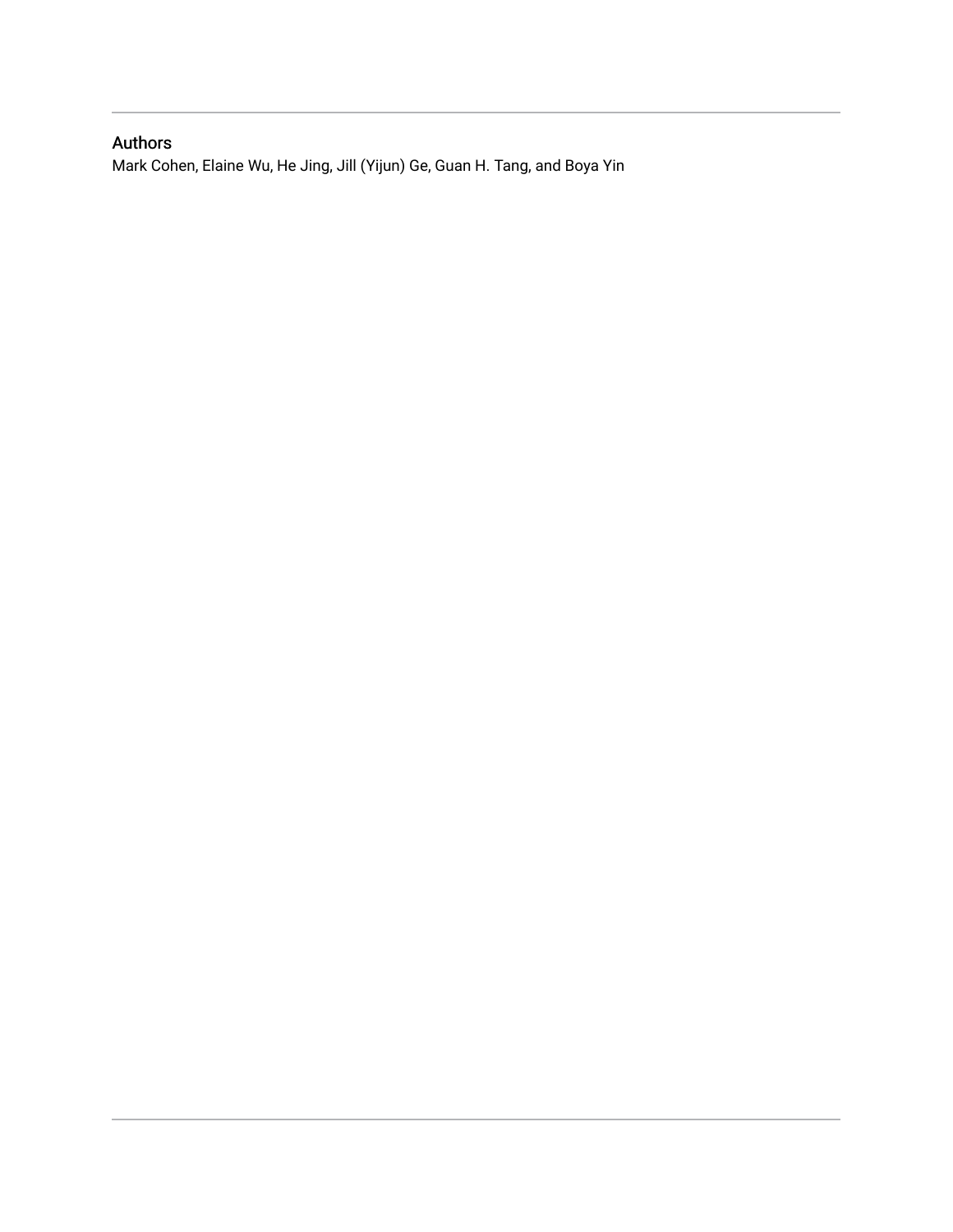## **Emily C. & John E. Hansen Intellectual Property Institute**

## **TWENTY-EIGHTH ANNUAL CONFERENCE INTERNATIONAL INTELLECTUAL PROPERTY LAW & POLICY**

*Friday, April 9, 2021 – 8:00 a.m.*

## **SESSION 7: COMPETITION & FOUR CONCURRENT SESSIONS**

### **7A***. IP in China*

*Moderator:*

**Mark Cohen** *University of California, Berkeley, School of Law, Berkeley*

*Speakers***:**

**Elaine Wu**

*U.S. Patent and Trademark Office, Alexandria New Developments at China's National IP Administration Regarding Patent Subsidies and Abnormal Patent Applications*

**He Jing**

*Gen Law Firm, Beijing China IP Reforms – What the Patent Law Amendment Tells Us?*

**Jill (Yijun) Ge**

*Allen & Overy LLP, Shanghai Patent Linkage in China – Protecting Innovation or Accelerating Patent Cliff?*

**Guan H. Tang**

*Queen Mary University of London, London Social Media, Copyright and Censorship: Will Technology be the Savior?*

*Panelist***:**

**Boya Yin** *Lung Tin IP, Beijing*

\* \* \*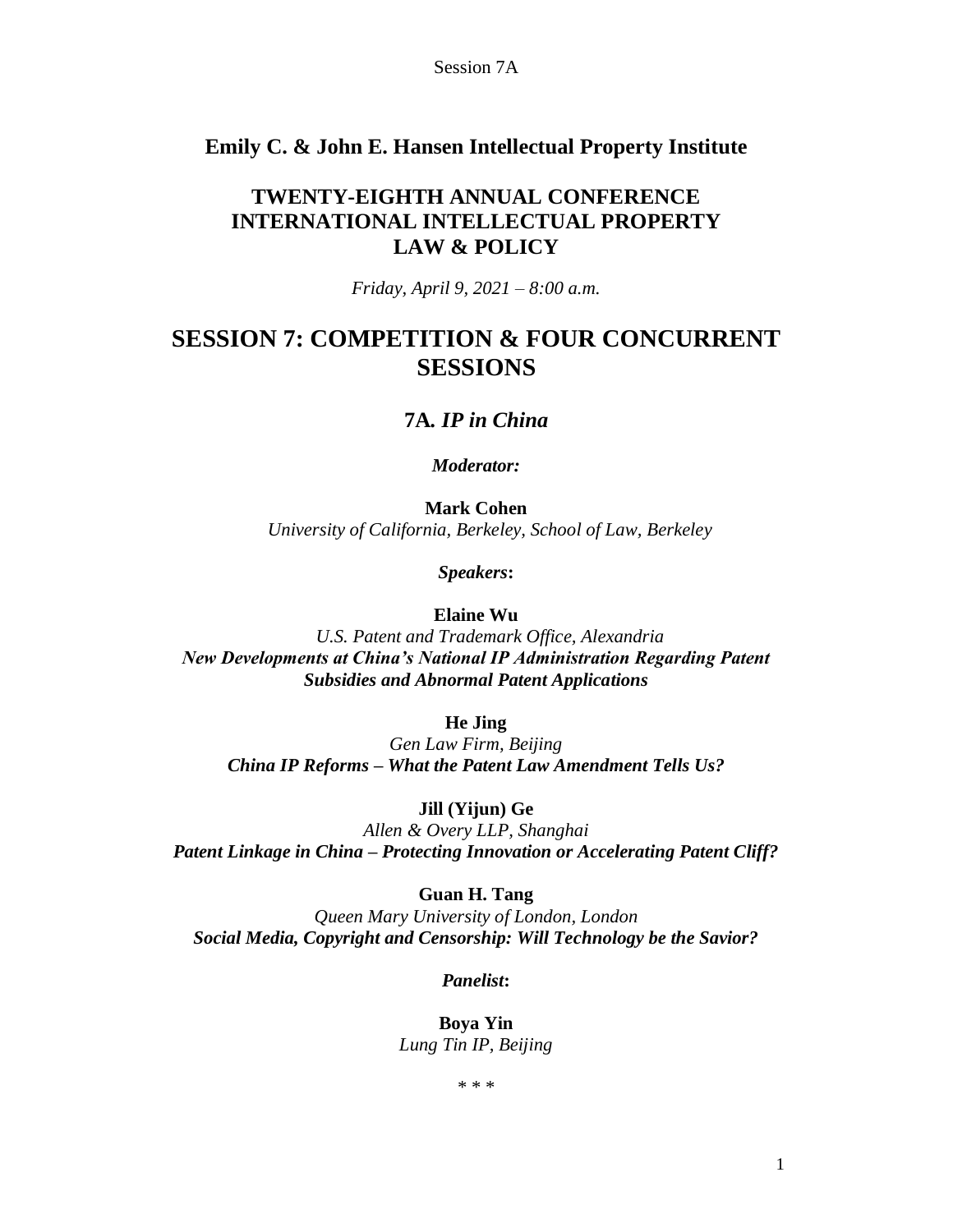MARK COHEN: We have a great group of people. We have had many years of these IP in China sessions, typically in the morning, at Fordham. This year I'm particularly gratified to be joined by a number of great practitioners, as well as academics and one of my former students, Jill Ge, my former colleague Elaine Wu, and others. We're going to try to cover as much as possible, if we can, of what has been really a dramatic set of changes in the past year to two years in China, with every major IP law being amended, a specialized appellate court, a new intermediate court in Hainan Island, and new international agreements.

There were some very interesting cases that have also been decided — all showing a new direction for China in the years ahead and opportunities or challenges for foreign companies, as well as for the Chinese. Without further ado, we're going to begin with copyright. We're going to be joined by Professor Tang, who will introduce us to some of their most recent developments. Professor Tang.

GUAN H. TANG: Thank you Mark. And many thanks to Hugh and the team. It's a great event, which I enjoyed ever since I was a student back many, many years ago. Today, as you can see from the original proposal, I wanted to talk about social media copyright and censorship to examine if technology will be the savior for all the legal issues. However, I received an assignment from Mark, consisting of three big and very interesting questions, and they will be answered as analogies.

Mark wanted to know about the 2020 Copyright Law Amendments, <sup>1</sup> specifically, why did they take so long to come into effect? The second question was what got left out and what got put in? The last question was, what would be the future of copyright protection and its role in light of pervasive censorship? Below is my personal interpretation.

I would say that the issue of the 2020 amendments actually is not a long period of time and it could have taken even longer. The 2020 amendments rushed into enactment because of the Sino-U.S. trade war and the relevant negotiations. In order to understand why it has taken so long and should have taken longer, I would like to recall very briefly the history of copyright law in China. As many of you may well know that copyright is the last instrument of IP legislation enacted in 1990 and was first revised in 2001 and then revised for the second time in 2010. The first revision was done to meet the international treaty's minimum standard. And the second revision consisted of one article only, Article Four, which was the implementation of the DS362 decision<sup>2</sup> by WTO DSB.<sup>3</sup> This amendment of  $2020$ was the first time China looked into its national IP strategy, which was issued in 2008, and started to initiate its own agenda regarding copyright protection in particular. Such legislative initiatives were also very much influenced by China's five-year plan. As you recall, when they initiated the current amendments, it echoed the 12th five-year plan and then went through the 13th five-year plan. Currently, we are at the 14th five-year plan. However, the 2020 amendments did not wait until the 14th five-year plan was issued to the public but rushed to be enacted in

<sup>&</sup>lt;sup>1</sup> The Copyright Law of the People's Republic of China (promulgated by the Standing Comm. Nat'l People's Cong., Sept. 7, 1990, rev'd Nov. 11, 2020, effective June 1, 2021) (China).

<sup>&</sup>lt;sup>2</sup> Panel Report, China — Measures Affecting the Protection and Enforcement of Intellectual Property Rights, WTO Doc. WT/DS362/R (adopted Mar. 20, 2009).

<sup>3</sup> World Trade Organization Dispute Settlement Body.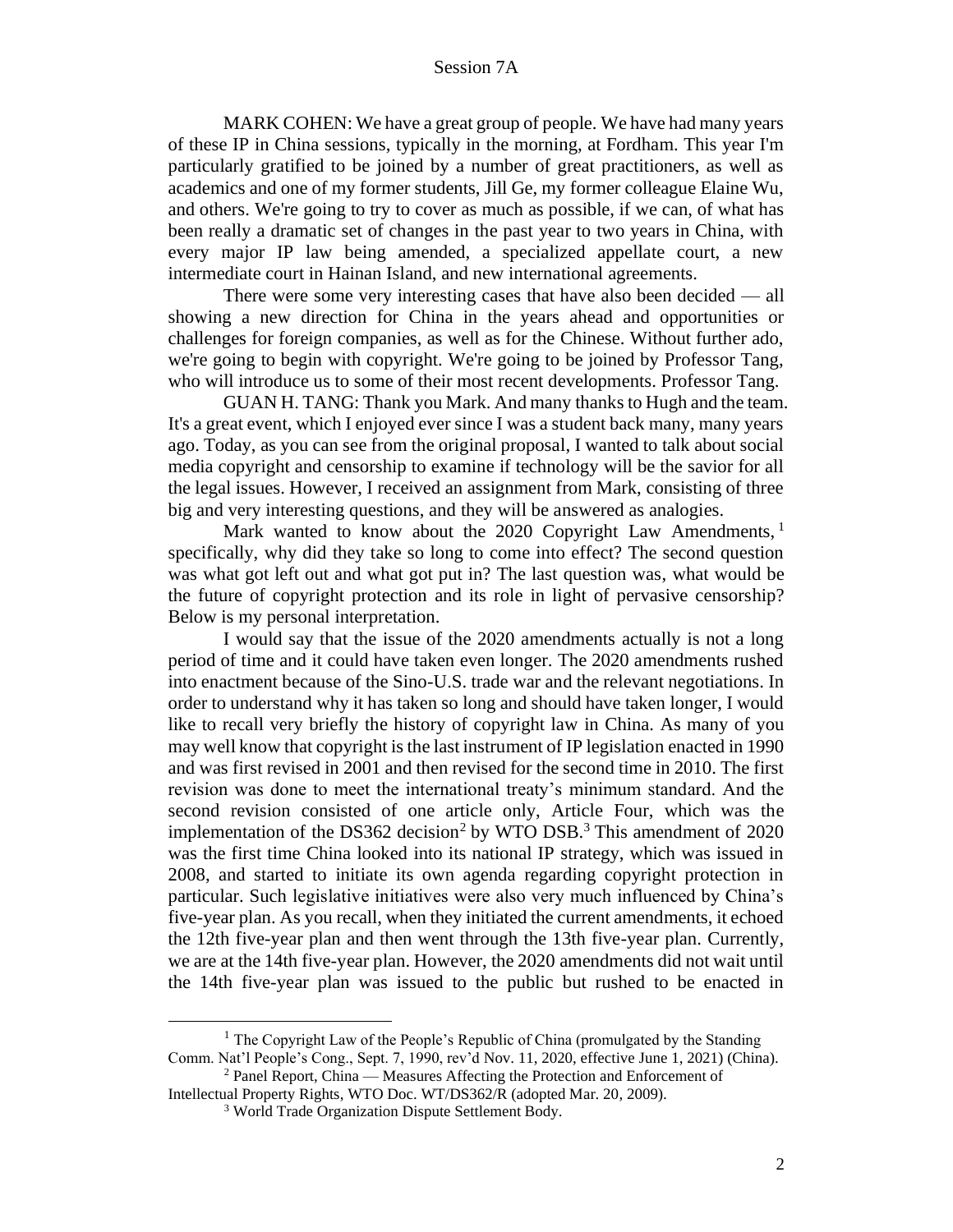November 2020. Though I think, the Sino-U.S. trade war may have promoted the enactment, China's third copyright amendment has dealt with more complicated policy issues, legal issues as well as various stakeholders' interests. We also must note that, in 2015, when China started to write a civil code, there was a huge debate regarding if copyright should also be included in the civil code, together with other IP instruments. In short, the third revision has taken a lot of years due to the needs of national development and will come into force in June this year.

Compared with the 2012 proposal, the third amendment sets aside some contentious issues. One of them being the statutory licensing on sound recordings. The 2012 draft proposed to have a statutory licensing on sound recording after three months from the first publication, which was deleted from the 2020 amendments, and which reflected the consideration of interests of various stakeholders. What else was left out? Many, including artist's resale rights, extended collective management, and an open clause of exception and limitations, of which the latter was proposed as a quasi-U.S. fair use provision under the 2012 draft.

Some clauses were brought in, including the sound recording producers' right to remuneration, which is significant to the industry.

My time is running out and I should follow the organizer's time rule. If you have any questions, I would be delighted to answer.

MARK COHEN: Thank you Professor Tang. Please, if you have questions, chime in. We're going to try to keep close to the time schedule. Interesting observation, and perhaps we're going to hear something different from He Jing since I think the Phase One Agreement<sup>4</sup> had very little on substantive copyright law, other than proof of copyright litigation and also some special campaigns to deal with pirated materials. Perhaps we'll have a greater discussion around that. He Jing, tell us a bit about what has been happening in patents, particularly on patent linkage.

HE JING: Thank you. I thought that Jill would talk more about the patent linkage. My points are really about using the patent law amendment to explore something probably deeper about what's really going on. What are the contexts, and what are the underlying dynamics behind all the changes? The reason the patent law amendments were done last year is what we call fourth-time amendments which have taken around 10 years, which is a little bit longer than before. Our patent law was enacted back in 1985, so this is the fourth time. If you look at it, there are some exciting things happening like design patents being beefed up to over 50 years with the partial design. I think Elaine contributed a lot to that.

Also punitive damages, the 5 million RMB is in and also five times. Not triple damages, five times the damage is imposed as punitive damages. The biggest stuff is what we call patent linkage, but the trick is that it's not really referred to as patent linkage. It's more generally referred to as early-stage patent dispute resolution mechanism. That's something that really follows on through the U.S.- China Phase One Trade Agreement. What is there, which we all hope to be there, is the concept of artificial infringement.

<sup>4</sup> Economic and Trade Agreement Between the Government of the United States of America and the Government of the People's Republic of China, Jan. 15, 2020.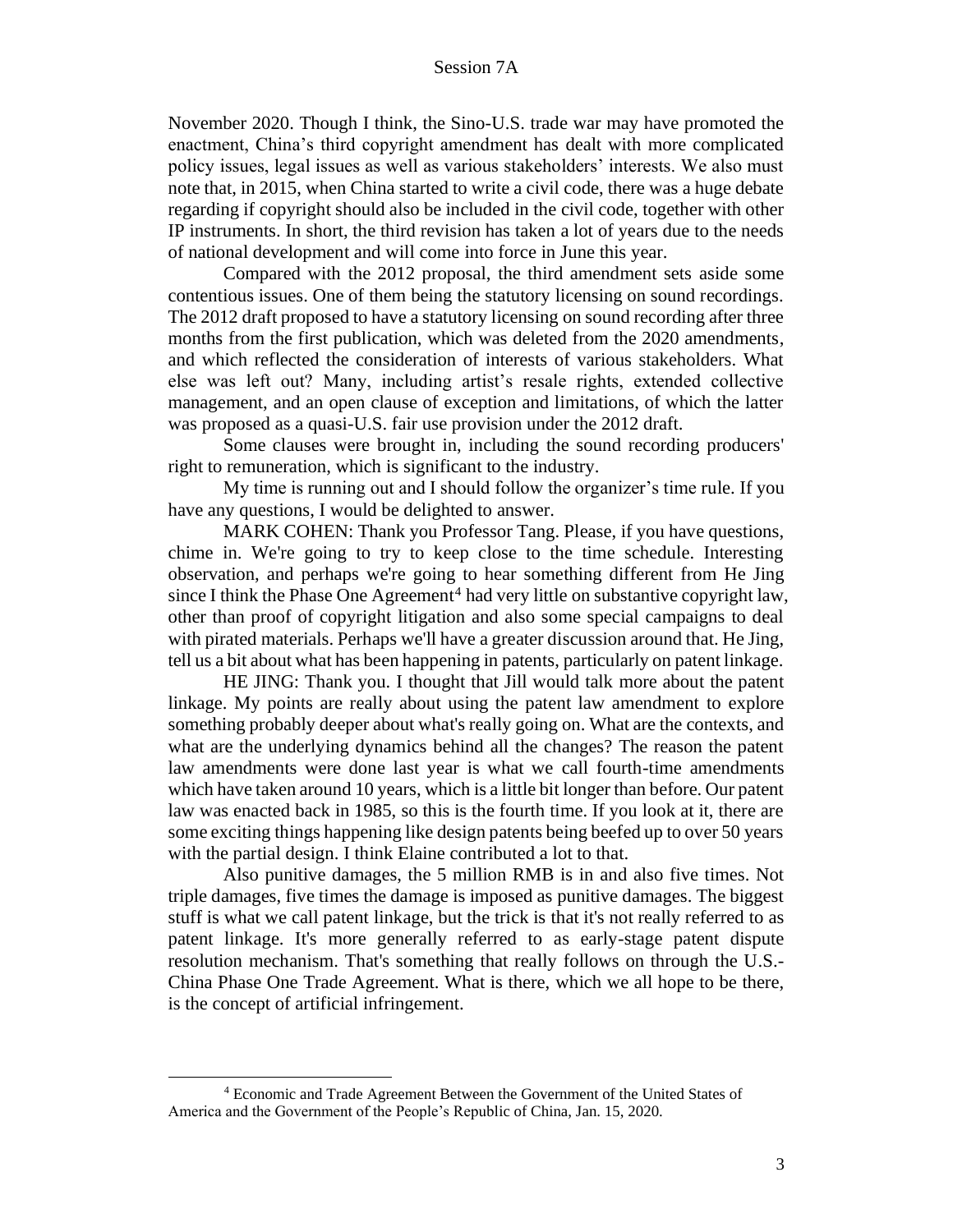I guess that Jill will speak more about it, but the point is that for a while we're hoping that infringement which was in the Hatch-Waxman  $Act<sup>5</sup>$  in the U.S. will be borrowed or learned in the Chinese patent law but somehow it never got in. Instead, China took on something similar to the Korean system. Not exactly, but the concept looks more like a Korean system that really gives the court the power to make a ruling or make a finding that whether the generics fall within the scope of claims of originator's patents. That kind of confirmatory action or declaratory action is quite new in China.

We have a non-infringement declaration action, but this is the first time we have the "confirmatory action" about a claim falling into a scope of action. It's never made clear whether this counts as infringement. That may cause some subtle [issues] but could be big trouble down the road when originators are trying to figure out, trying to get some predictability in the future Chinese version of a patent linkage case. One big question that I personally think is worth some attention is, why can't the artificial infringements get in?

Even though semantically it looks pretty straightforward, just to acknowledge that the application for the market launch of generics with the regulatory authority can constitute infringement. Why can that never get in? I think that puts us in some very interesting thinking. The second thing I want to really make a point here is the U.S.-China Phase One Trade Agreement. One thing that we were hoping is that China could have actually initiated some of the changes that were in the U.S.-China Phase One Trade Agreement even before the agreement was concluded.

In fact, the patent linkage or the early-stage patent dispute resolution system was actually in the top government policy even back in 2017, way before all this trade war stuff happened. Also, the trade secret things have been discussed for years, and also the technology transfer rules amendment reforms have been talked about for decades. Actually, many stakeholders thought this should have been abolished a long time ago but somehow we all waited until the U.S.-China Phase One Trade Agreement, then all these reforms being implemented all of a sudden in one year. This has actually caused what Mark just said, that probably, for the very first time in my 30-years-or-so China IP career this is probably the busiest year in the last 12 or 24 months.

To be honest, I thought that probably we missed great opportunities and I really hope that a lot of these reforms were initiated not in a context of the trade agreement. The big point I really want to say here is that we are actually facing something tremendous right now. Traditionally China's IP system was strongly shaped by the trade negotiation, especially the U.S.-China trade agreement. In fact, the reason I got into this IP business is really because of the U.S.-China trade negotiation back in the early 1990s. I don't know whether Mark can contribute to that. Elaine, probably not. Now, the world has really changed a lot.

MARK COHEN: We're over on time. You want to add three sentences to close out?

<sup>5</sup> Drug Price Competition and Patent Term Restoration Act, 21 U.S.C. §§ 301, 355, 360 (1984).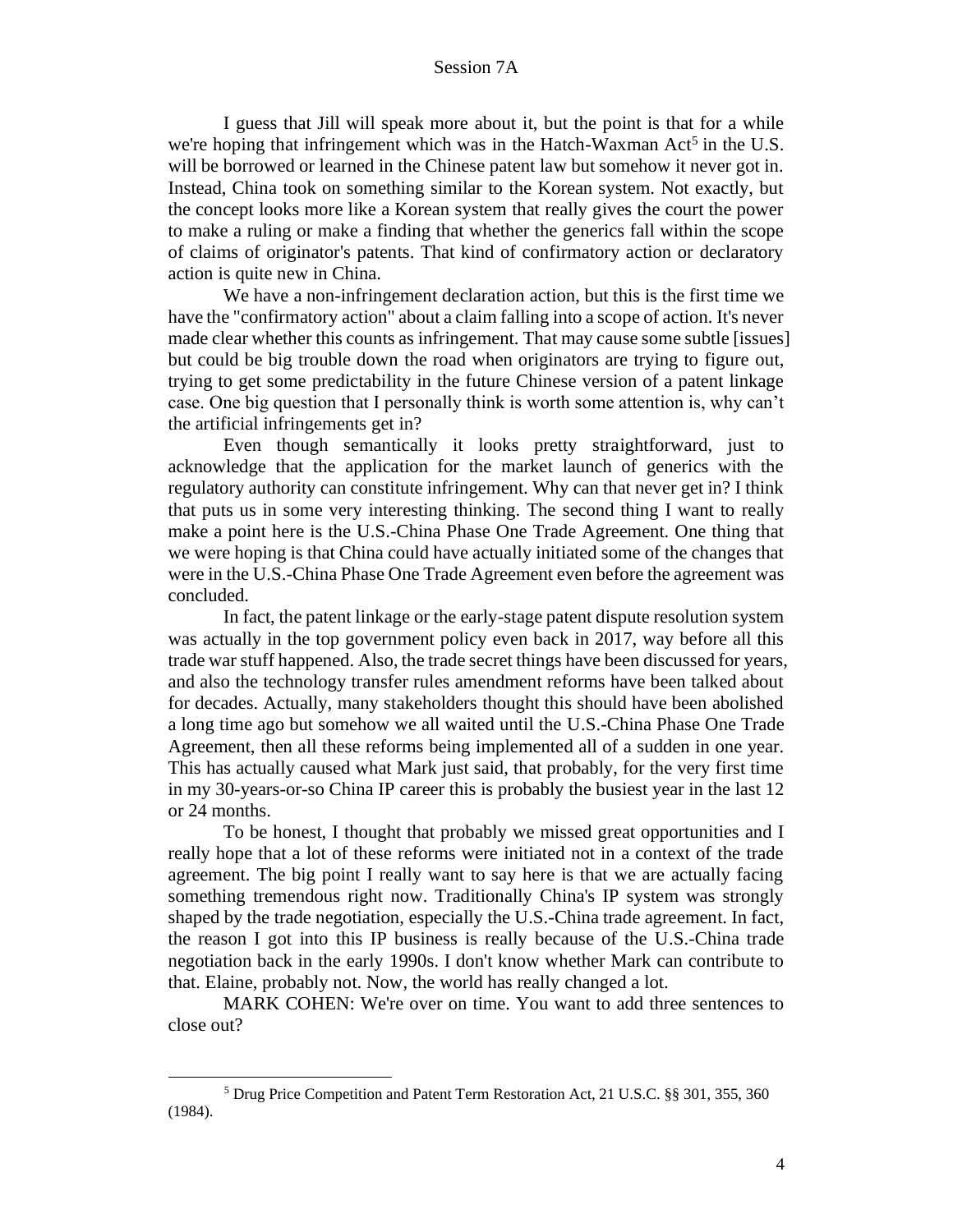HE JING: Sure. The point is that we are moving from the trade-based IP time to this probably strength-based IP time. There is a lot of uncertainty ahead.

MARK COHEN: I totally agree with that assessment and what that means. China's emergence for both internal norm-setting and international norm-setting will be something well worth watching. Jill, I got a little bit confused. Anyway, you're the linkage person, and if you could drill down a little deeper and other observations on that system?

JILL (YIJUN) GE: I fully agree. Patent linkage is one of the most closely watched patent or IP developments in China in recent years, but it is not necessarily just an IP topic. It has been part of ongoing healthcare reform discussion in China for several years. From the government's perspective, one mandate is to speed up access to innovative drugs. At the same time, the overarching goal is to push down the sky-high drug price. On a more micro-level for regulators in China, the difficulty has always been that it is only possible to sue a generic after actual generic entry.

The difficulty has been compounded by the fact that in recent years Chinese generics have been very aggressively filing invalidations against innovators' patents. According to statistics, the invalidation has been really high and is as high as 70%. There's a need of systemizing a procedural framework for resolving disputes between generics and innovators.

As He Jing mentioned, China made this one of its commitments in the Phase One deal it signed with the United States. It formally adopted patent linkage through the Fourth Amendment of the Patent Law.<sup>6</sup>

The law will enter into force in two months' time, so a patent linkage system is likely up and running. For that, a new court action has been created under Article 76,<sup>7</sup> while judicial interpretation and implementing rules are still in the process of making and need to be finalized and issued. What's quite significant here is that the Beijing IP Court and CNIPA,<sup>8</sup> the patent authority in China, have been conferred with concurrent jurisdiction to hear patent linkage disputes. This means that the parties can either go to the court or go to the patent office. This smells like a powergrab between the judiciary and administration.

For the specific Article 76 action, as He Jing mentioned, it's not a patentinfringement action and the concept adopted is indeed borrowed from Korea and its so-called scope confirmation action. What is to be determined is whether the drug, the generic, is seeking marketing authorization and falls within the scope of the innovator's patent. I personally believe that it may not be necessary to qualify artificial infringement here, the reason being that there's no infringement to begin with, while preliminary injunction as contemplated by the Supreme Court's judicial interpretation will be available if there's an immediate manufactured sale of the generic product.

<sup>6</sup> Patent Law of the People's Republic of China, (promulgated by Standing Comm. Nat'l People's Cong., Mar. 12, 1984, rev'd Oct. 17, 2020, effective June 1, 2020) (China).

<sup>7</sup> Patent Law of the People's Republic of China, (promulgated by Standing Comm. Nat'l People's Cong., Mar. 12, 1984, rev'd Oct. 17, 2020, effective June 1, 2020), art. 76 (China).

<sup>8</sup> China National Intellectual Property Administration.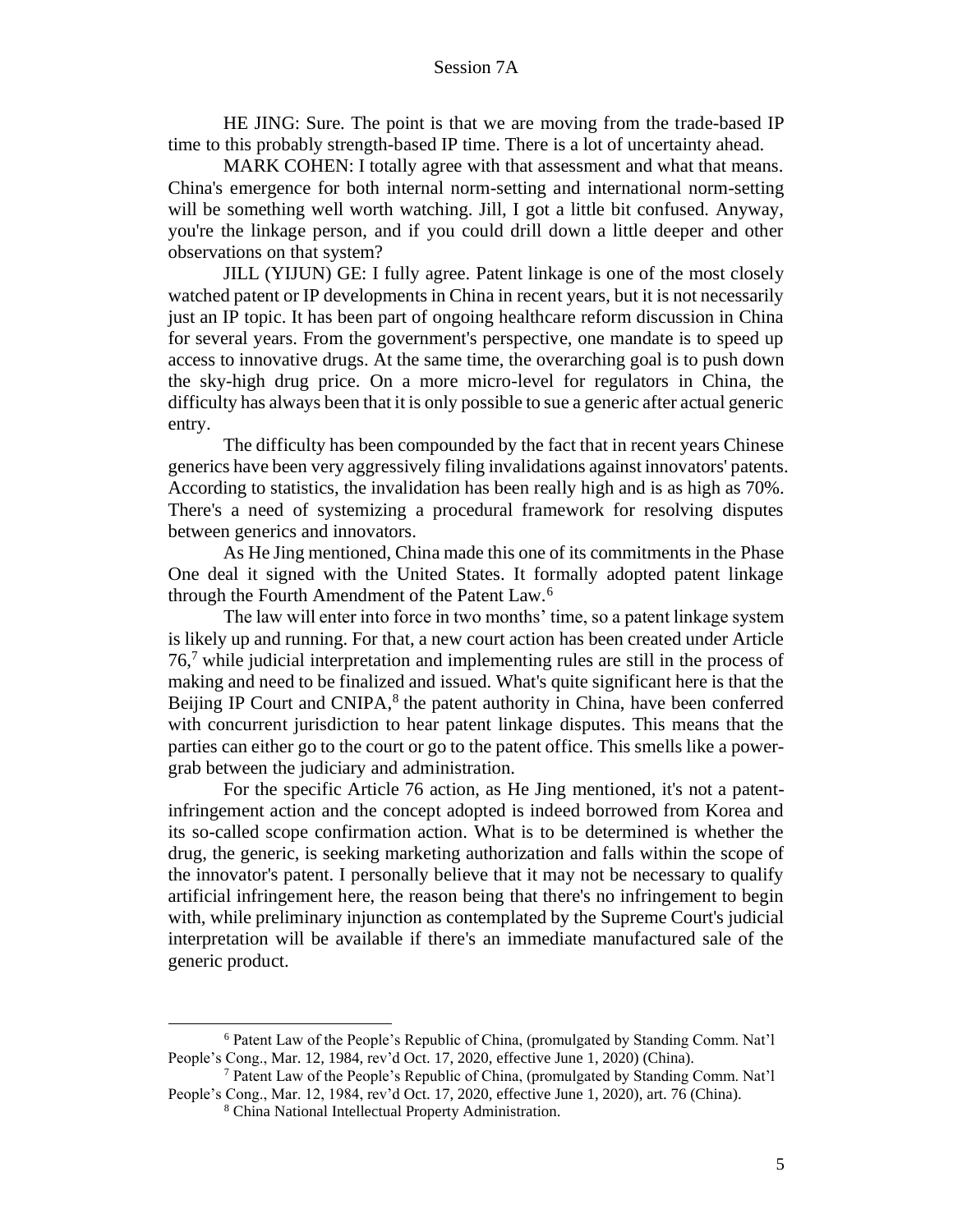This declaratory determination could be sought by either the innovator or the generic. As was typical of this type of broad legislation in China, the devil will be in the details. Given the complexity and particularly the interplay among scope confirmation, patent realization and regulatory approval, there are a vast amount of details or an answer of questions that need to be worked out. As I mentioned, the Supreme Court has issued rules for the Beijing IP court to hear patent linkage disputes and the IPA has also issued its draft rules for its administration of patent disputes. Yet the key piece of rulemaking here will be the draft patenting measures to be issued by the patent office and drug authority.

Unfortunately, the draft we have for now is just the September 2020 version, which was issued before the patent law amendment. To highlight here, the reason why is that the regulatory state period contemplated is just a nine month stay. This means that after a nine-month period, if the parties were not able to resolve their dispute, the drug authority is free to go ahead and approve the generic drug. This then begs the question, will nine months be sufficient for the parties to resolve the patent linkage dispute, even at first instance?

Another highlight is that clearly an evidence like the generic is afforded with a quite significant incentive.

The first generic that successfully challenges an innovator's patent will be given a 12-month exclusivity period. However, what constitutes a successful challenge is yet to be defined, and this may also be something that needs to be resolved through litigation. In any event, generics will be incentivized to file litigations against the compound patents, as well seven to eight patents, and invalidation could well occur while the innovators patents still have a number of years remaining before expiry. This changing dynamic will say that from innovators' perspective, every innovator may have to go through this patent linkage option litigation, otherwise there will be no stay at all for generic drug approval.

From the generics' perspective, the patent linkage system, at least the current proposed system, seems to provide a pathway for them to create a hurdle to early generic entry, particularly where the innovator's patterns are susceptible to patent invalidation. In other words, patent linkage litigation, by all means, will be accelerating the patent cliff in China. Our prediction for this is that it might be useful to use Korea just as a benchmark. I was saying that for the first year, the courts, and CNIPA<sup>9</sup> may have incentive to resolve a few disputes in a very efficient way, this is to show that the system actually works.

After year one, we probably will also see a significant uptake of cases filed in China for this type of patent linkage disputes. There for sure will be a lot of details we'll need to think through.

MARK COHEN: Great, thank you, Jill. Interesting to compare thus far with Professor Tang and He Jing's comments. Patent Linkage was really the only patentrelated reform identified in the Phase One Trade Agreement, although it was preexisting, as He Jing noted. Something else I think you alluded to was this competition between the courts and the administrative agencies. I think something that is concerning to me may also be a positive development, as the rise of CNIPA—

<sup>&</sup>lt;sup>9</sup> China National Intellectual Property Administration.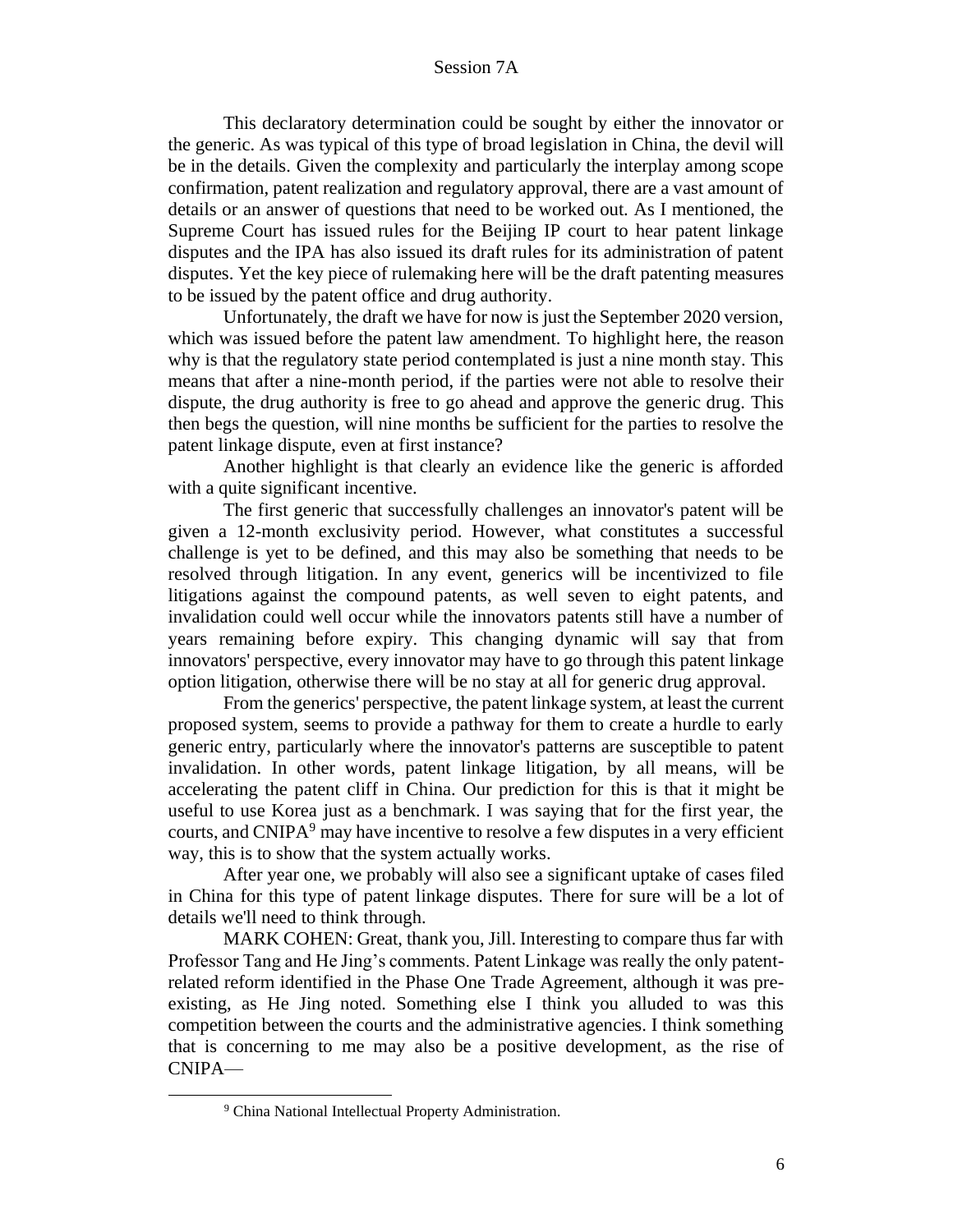HE JING: Actually, a big topic right now in this patent linkage world is the CNIPA published rules, draft rules for administrative procedure to deal with pattern linkage systems. This is something quite interesting, the patent law amendments actually gave the CNIPA our patent office to deal with those significant infringement disputes at the national level. Some friends outside China might think, "Well, sounds good," but the people here are, or lots of companies here, are concerned that this basically creates a second separate track. There's one that is the courts dealing with patents. Then now we have this administrative type of courts dealing with the patent infringement, and even dealing with the patent linkage. How can these be consolidated? To be honest, I don't really think anybody has figured it out. Maybe some generics will chat it out with the patent office for this paneling action. That's going to create a lot of confusion. I think China's been making lots of progress on the IP enforcement side, given the strength of innovation, the local interest. However, the trap or maybe the things that we're stumbling on could be the type of turf fight between the courts and administrative law enforcement or between the CNIPA.

That makes things unnecessarily complicated. This is something I think we may feel the confusion and then uncertainty and the challenge years ahead. That's all the point I want to make.

MARK COHEN: Thank you, He Jing.

Something I'd like to come back to if time permits, actually, is what you mentioned about the rulemaking. I'm not so sure that CNIPA is making rules. They're coming out with something that looks like normative documents. The parent agency should be making rules. I think what we saw from the Phase One Agreement, just interjecting my own opinion briefly, is a reinforcement of the role of administrative agencies in resolving IP disputes, whether through special campaigns or through this dual-track linkage regime, or simply through Xi Jinping trying to improve the overall enforcement environment.

That's going to raise some interesting questions going forward. I think someone who could reflect a bit on the role of the courts and CNIPA is Boya Yin who will tell us about developments and trademarks as well.

BOYA YIN: China has revised the trademark law at the end of 2019.<sup>10</sup> After implementing the Fourth Amendment of the trademark law, the CNIPA also issued other regulations to attack bad faith trademark filings. Like the "rules for standardizing trademark applications" and "special action applied to attack bad faith filing." In these regulations, the CNIPA gives a detailed explanation of determining bad faith application by giving relative factors to be considered and enumerating many situations that should be deemed as abnormal filings. The "special action" was just published this March. It gave very complex situations to illustrate what bad faith applications are. For example, the application marks should not resemble the names of celebrities, the names of significant projects of the country.

We also think the newly issued "judicial interpretation on the application of punitive damage" is aligned with the purpose of the revised trademark law. The

<sup>&</sup>lt;sup>10</sup> Trademark Law of the People's Republic of China, (promulgated by Standing Comm. Nat'l People's Cong., Aug. 23, 1982, rev'd Apr. 23, 2019, effective Nov. 1, 2019) (China).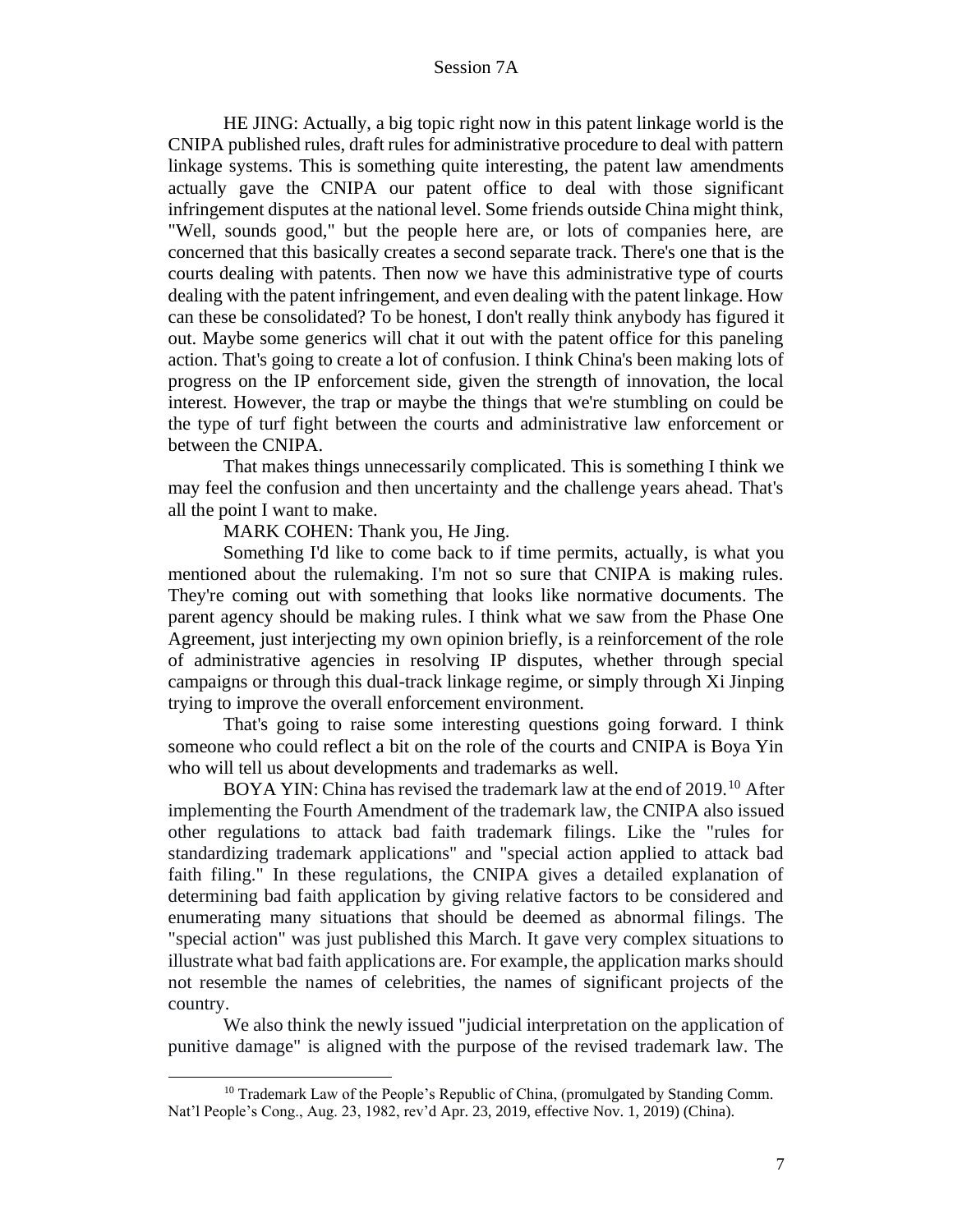trademark law also means strengthening the punishment for trademark infringement cases. At this point, let me say something about the Michael Jordan case.<sup>11</sup>

That case, judged by the Supreme People's Court, told us that even if you successfully registered a mark and used it for quite a long time, all of this couldn't cure the bad faith of the mark at the beginning. When this case came to the Supreme People's Court, the court considered three points reflecting the bad faith:

- 1. The company's shareholders not only pre-emptive registered Michael Jordan's name but also registered Jordan's children's names.
- 2. This bad company already had its business name but suddenly changed the name to Jordan.
- 3. They already knew the risk of using a similar name with Michael Jordan when disclosing the prospectus but still insisted on doing this.

MARK COHEN: I think the Michael Jordan case also offers a really interesting example of trying to get back to the big picture of the role of the civil code and general civil law, which we really didn't hear much about in years past. People talked about bad faith, it was in the trademark law, obviously, it is in the general principles of Civil Code, but its actual implementation in practical IP terms was a little bit uncertain. I think that's another really interesting development of the past year or two.

To pick up a little bit of the bad faith and other issues, let's turn it over to Elaine. Elaine, we've heard a lot about the US government driving the whole Chinese IP system. I am now of the opinion that you are the most powerful person in the U.S. government in bilateral relations. Correct me if I'm wrong, although I don't want to be corrected, please.

ELAINE WU: Right, exactly. Well, Mark, I never want to correct you, but I think you are wrong. However, I'll try my best to at least talk about some of the IP issues that we hear most about from our companies, which is what I plan on doing today. A lot of that was already discussed, but I'll just wrap that up. Then some of the things the  $PTO<sup>12</sup>$  is doing looking ahead and also a paper we recently issued on filing trends from China. That has been published and may be of interest to this group.

Anyway, a quick introduction to the China team at the PTO. We are a dedicated group of China IP experts with 11 U.S.-based lawyers. Three IP attachés in the U.S. Embassy and consulates in Beijing, Guangzhou, and Shanghai, and five China-based lawyers. As everyone knows, Mark was our very first IP attaché in Beijing in 2003, 2004 and of course, Mark was in my place, in our office a number of years ago and has moved on to bigger and better things right now.

We do a lot of outreach to companies as well. We are trying to be in touch with specialists, small companies to gauge what is the biggest issue for them and to

<sup>&</sup>lt;sup>11</sup> Maikeer Jiefuli Qiaodan Yu Guojjia Gongshang Xingzheng Guanli Zhongju Shangbiao Pingshen Weiyuanhui, Qiaodan Tiyu Gufen Youxiangongsi "Qiaodan" (迈克尔·杰弗里·乔丹与 国家工商行政管理总局商标评审委员会、乔丹体育股份有限公司"乔丹") [Michael Jeffrey

Jordan v. Trademark Review and Adjudication Board of the State Administration for Industry and Commerce and Jordan Sports Co., Ltd.], Sup. People's Ct. 2020 (China).

<sup>&</sup>lt;sup>12</sup> United States Patent and Trademark Office.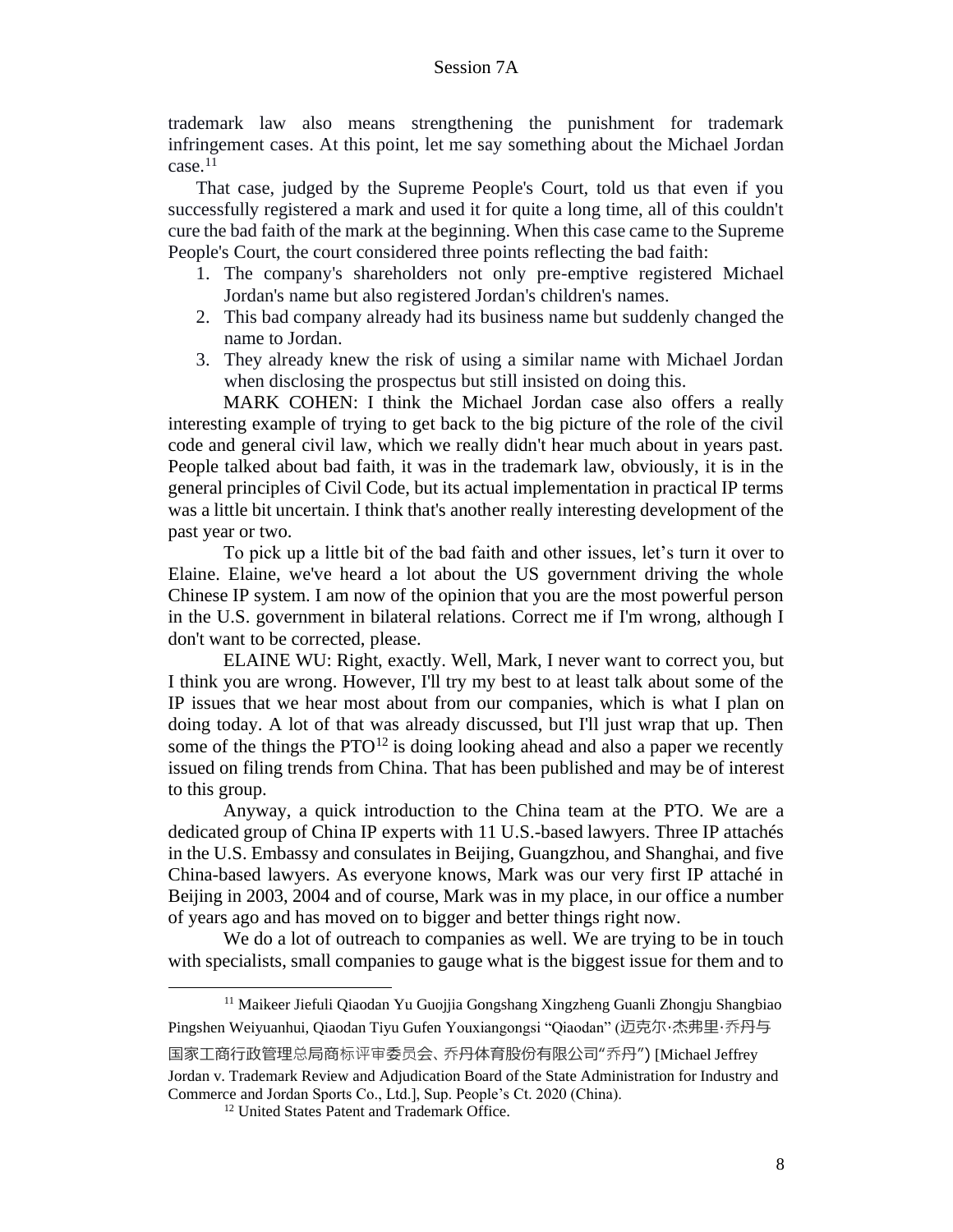try to advocate on behalf of them to make the China IP environment a better one for all companies and particularly small ones.

What are the three big groups of concerns for U.S. companies and foreign companies in China? Very generally, of course, protecting brands, as Boya has discussed. The issue, of course, the biggest one, particularly for small companies is bad faith trademarks. She has talked a little bit about some of the issues, the Michael Jordan case, and also some of the changes in the trademark law. It is a big issue that we hear particularly when we talk to small companies and we're actually trying to do a lot of work with CNIPA to improve their examination practices. We do think that the bad faith trademark filing is a combination of high volume of trademark filings — we'll talk about that in a minute — weak examination practices and weak enforcement with inadequate remedies to address the problem. We're trying to work with CNIPA on trying to address those issues.

Widespread counterfeiting and piracy — everyone forgets that that's still a big issue. A big problem in the U.S. Looking at the volume of counterfeits that are seized at the border in the U.S. in 2019, 92% of counterfeits were from China and Hong Kong. It's also been estimated that 70% of all global trade counterfeit products are with products that were manufactured in China.

Second big category is the whole category of safeguarding technology. One of the biggest concerns certainly for U.S. companies in China is both protecting and enforcing technology and of course, issues concerning forced tech transfer. The concerns about protecting technology using the patent system in China is one big issue. This leads me to discuss really briefly the report that we issued, entitled, *Trademarks and Patents in China: The impact of non-market factors on filing trends and IP systems*. 13

I think a lot of people do know these numbers, but just to reiterate, in 2019 CNIPA received 7.8 million trademark applications, and 1.5 million invention patent applications, accounting for nearly half of global totals.

Our report found that beyond the usual market factors that drive such applications, a number of non-market factors influenced Chinese filings, subsidies, government mandates, bad faith trademark applications in defense of countermeasures have all influenced these numbers. For rights-holders, there are some practical implications for these filings, particularly for the patent side. U.S. companies and rights-holders are often compelled to complete a freedom to operate analysis before filing for patent applications in China, which can add considerably to costs of obtaining protection.

Of course, these high filing numbers are difficult for CNIPA, which has to have the resources to deal with examinations. Two weeks after the PTO published its report, CNIPA issued a notice to eliminate all local patents subsidies awards, except those awards for the grant of invention patterns. The measures do not apply to the central level subsidies or trademarks from what we understand. We are currently studying measures to get more details.

<sup>&</sup>lt;sup>13</sup> U.S. PATENT AND TRADEMARK OFF., TRADEMARKS AND PATENTS IN CHINA: THE IMPACT OF NON-MARKET FACTORS ON FILING TRENDS AND IP SYSTEMS (2021), https://www.uspto.gov/sites/default/files/documents/USPTO-TrademarkPatentsInChina.pdf.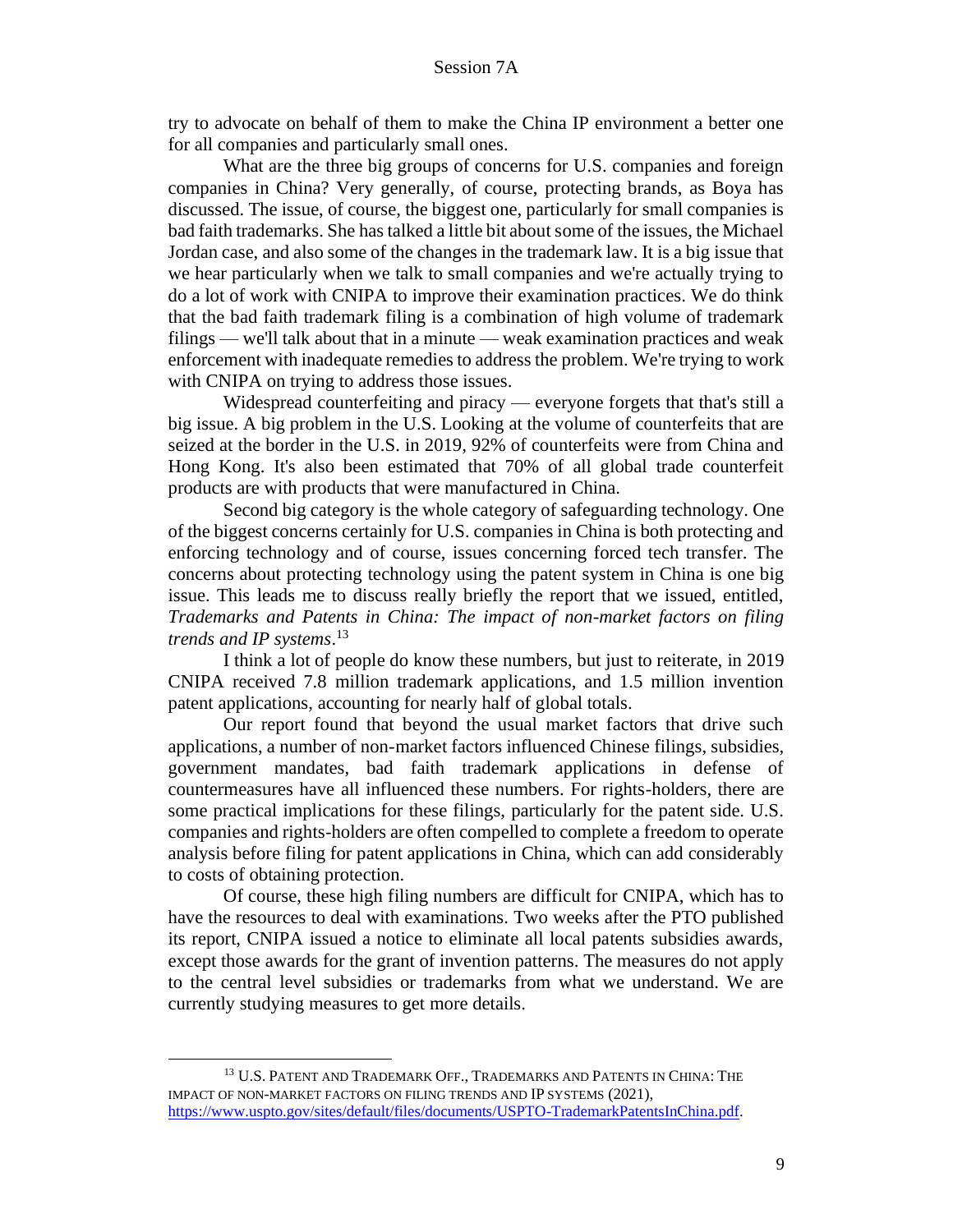Also, CNIPA just issued some measures about abnormal patent applications and how to deal with them. CNIPA has said that a third of their applications are that they may be considered abnormal. We're looking at this a little more carefully to see what all that means. Second, there's a big problem of forced tech transfer, which has made big news of course, in recent years. U.S. companies also complain about the requirement to disclose sensitive technical information. Some of it may be trade secrets in exchange for necessary administrative approvals and regulatory approvals.

Of course, there's the issue of tech transfer regulations, or TIER, that Mark, in particular, was involved in when he was at PTO. These imposed burdensome non-negotiable requirements on foreign licensors of technology in China. These rules have since been revoked but there was a lot of work on PTO, particularly Mark, on trying to deal with those regulations. Of course, there's also the mix of technology concerns, problems with pharma companies on patent linkage, and lack of effective regulatory data protection which other speakers have talked about earlier.

Third biggest group, of course, is IP enforcement, administrative enforcement. Main vehicle for enforcement for bulk of rights holders in China for most IP rights, and it can be a big problem because of local protectionism and local bias. Judicial enforcement — there's a lot of activity in that area, as others have mentioned. We are somewhat hopeful that this is a way for rights holders to deal with IP enforcement and hope to see that there are some improvements in that system.

What are the biggest problems for U.S. companies in general enforcement — difficulties in establishing a case. The Chinese judicial system, of course, does not have the process of discovery that the U.S. has. Plaintiffs must generally collect all evidence in a case before it's filed and one of the problems remains a burdensome notarization requirement, legalization requirements and so on that make it difficult to provide evidence to the court. High-cost low reward is still an issue for low damages. Damages are getting higher, increase in damages in the patent law amendments, as He Jing has mentioned, but still the problem is lack of deterrence in that area. Preliminary injunctive relief is deficient, particularly in trade secret cases. Diminished private rights to enforce IP. Rise of an administrative enforcement system particularly in patents. Big problem because of lack of transparency, local bias, and so on.

Social credit system and public shaming system. A system of enforcement that's outside the administrative and civil judicial system that seems to be on the rise, and now being applied to IP cases and that is also a problem that we're looking at. It's a problem that rights holders do talk about probably not in great detail right now, but we are concerned about it being a bigger system in the future. Then finally, inconsistent application of the law. Not all cases are published and while the judiciary has improved, there are still questions about the publication of cases or the selective, or what we call selective transparency that Mark, of course, you have mentioned many times before. Of course, independence of the judiciary, are judges truly independent, that remains to be seen.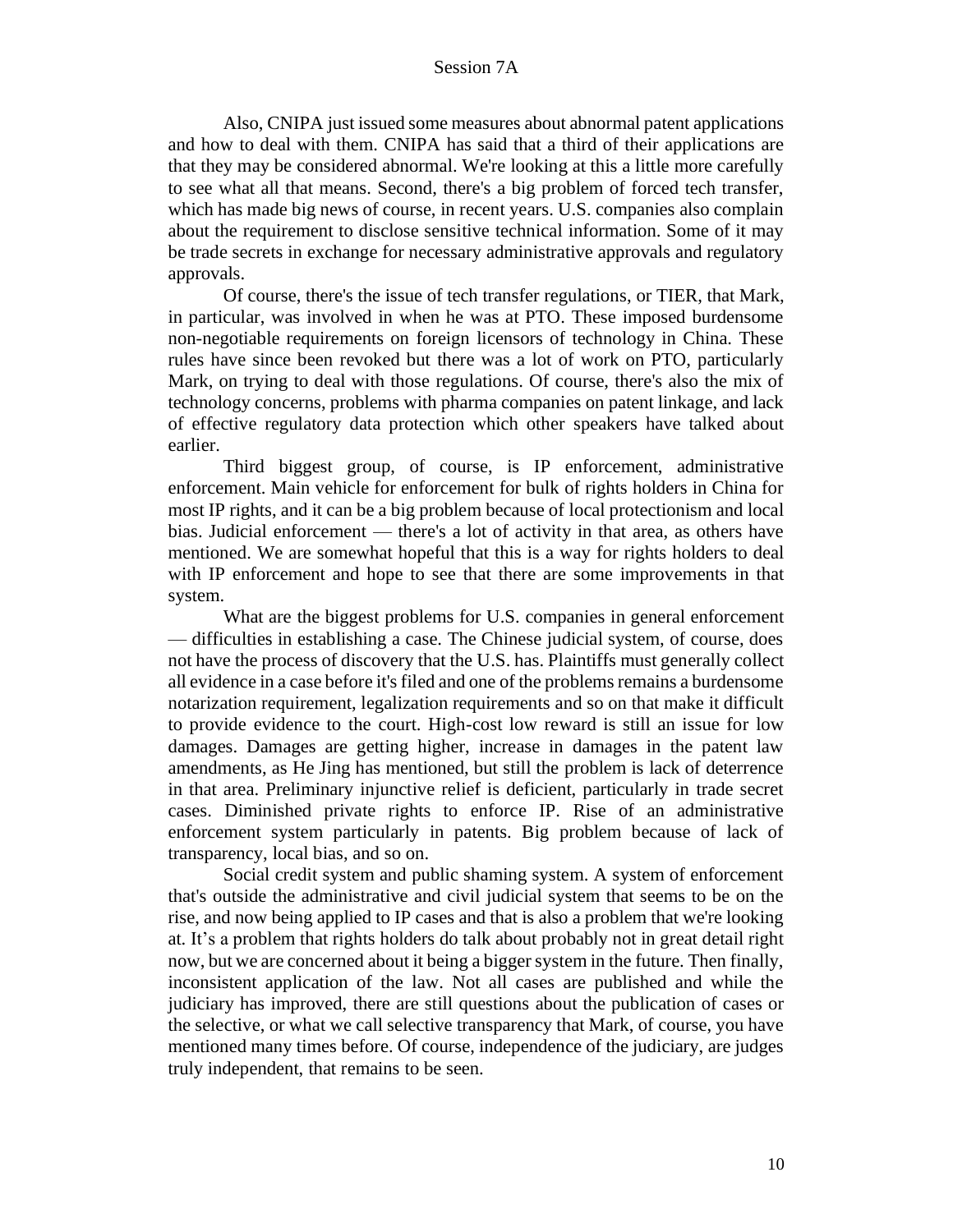Finally, infringers are adopting new techniques to evade enforcement, such as shifting from e-commerce to social media platforms, which is a big challenge for us in the future. Looking ahead, what are we focusing on in the future? Well, we are focusing on implementation, the Phase One Agreement, U.S.-China business. We are focusing on implementation, trying to see how they implement all the changes that they've made. Finally, on the CNIPA front, as far as the PTO is concerned, we do plan on working more on bad faith trademark filing, and also on other things including accession to the Hague Design Treaty,  $^{14}$  which I think is one of the good things that has happened in the patent law events. We're working with the CNIPA on accession to the treaty. That's it. Thank you, Mark.

MARK COHEN: Thank you, Elaine. I want to just give back a little bit of time, and I think it's probably an appropriate way to conclude our discussions, talking about punitive damages, which is an issue that has appeared in all of the IP reforms, particularly from the courts, and what that means if you could just give us a quick summary of where punitive damages are heading in the trademark context perhaps.

BOYA YIN: Okay, sure, this judicial interpretation is significant. The earliest punitive damage provision was embodied in the 2013 Trademark Law,<sup>15</sup> further by the Anti-unfair Competition Law in 2019.<sup>16</sup> Until last year, 2020, we had our own first Civil Code, which means the general establishment of the punitive damage system. After that, the newly revised Patent Law and Copyright Law also adopted punitive damage into their systems. However, as each of these laws is different from each other in wording or content to some extent, there should be a newly launched regulation to make them coincident, so the judicial interpretation is a must one.

It gives explicit guidelines on applying for punitive damage. For example, it stipulates that "intentional" mentioned in the copyright law and patent law is equal to bad faith in the trademark law and anti-unfair competition law.

Secondly, the court also clarified the timing to claim punitive damage. The plaintiffs may argue that when initiating the case but before the end of debate during the court hearing, but if the plaintiff wants to claim punitive damages in the second instance, the court will first require mediation between the parties. If the mediation fails, the plaintiff has to file another lawsuit. The purpose of this regulation is to avoid the defendants' loss of the benefits in procedure remedy.

Also, the judicial interpretation regulates what conditions belong to serious circumstances and what situation belongs to intentional, which two are the composing elements to establish punitive damage.

My last point is the reversal of the burden of proof. In most conditions, the plaintiff takes the responsibility to provide evidence supporting their claim, while in certain conditions, if the court thought that the plaintiff had already finished their

<sup>&</sup>lt;sup>14</sup> Geneva Act of the Hague Agreement Concerning the International Registration of Industrial Designs, July 2, 1999, WIPO Lex No. TRT/HAGUE/006.

<sup>&</sup>lt;sup>15</sup> Trademark Law of the People's Republic of China, (promulgated by Standing Comm. Nat'l People's Cong., Aug. 23, 1982, rev'd Aug. 30, 2013, effective May 1, 2014).

<sup>&</sup>lt;sup>16</sup> Anti-Unfair Competition Law of the People's Republic of China, (promulgated by Standing Comm. Nat'l People's Cong., Sept. 2, 1993, rev'd Apr. 23, 2019, effective Apr. 23, 2019).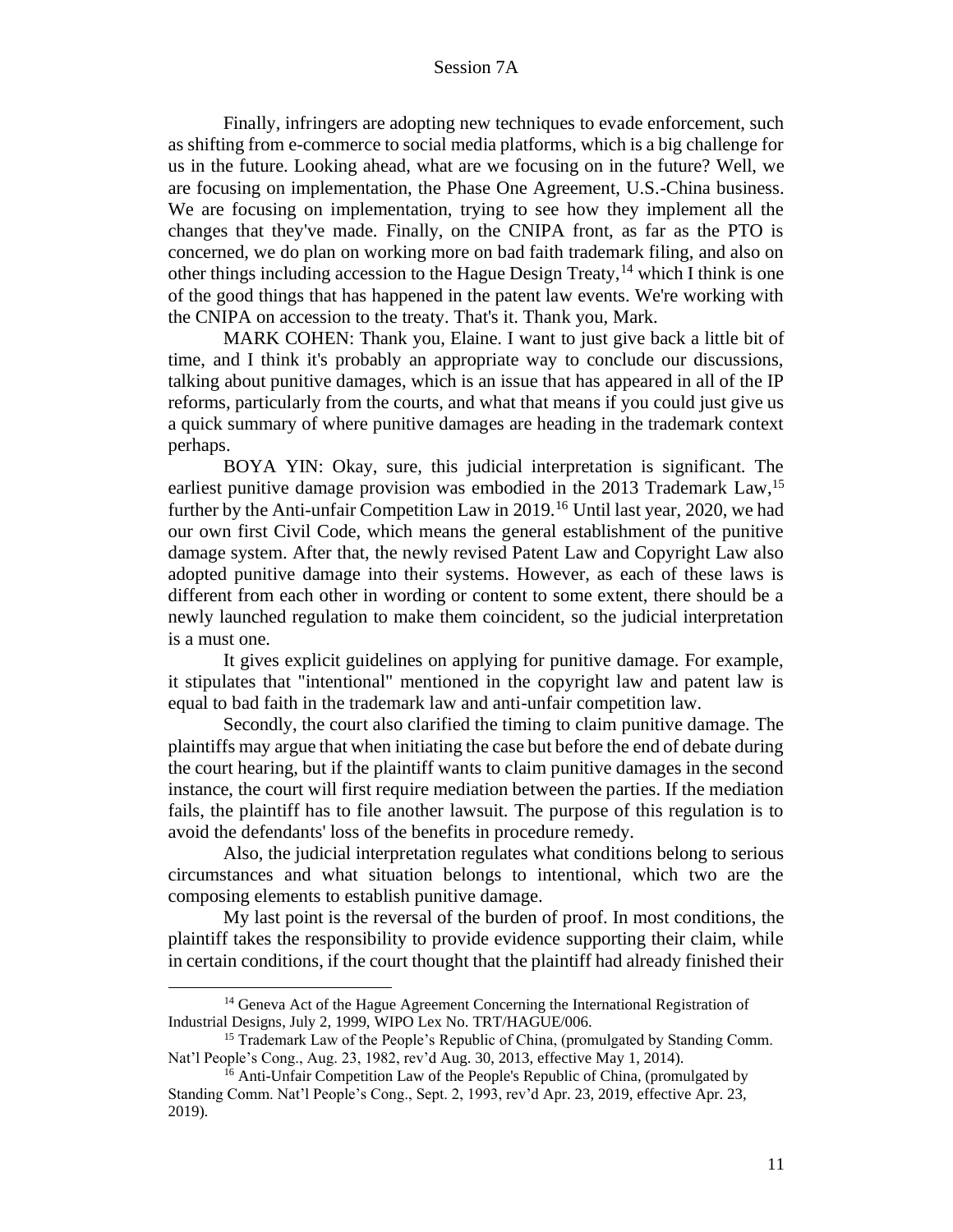preliminary responsibility and the evidence is under the control of the defendant's party, the court will order the defendant to provide the material, like the accounting book or other relative material. If the defendant refused to do so, they might take disadvantaged results.

MARK COHEN: Thank you. Perhaps we can just go around the table and if everybody can give me their sense about whether things are getting better for foreigners or worse in light of what we've just heard. Will foreigners be able to leverage a lot of these changes in their interest or is the situation getting more ominous? I say this in advance of IP week, April 26. There is going to be a flood of data from agencies coming out. There have been some interesting cases. We've heard about the burden of proof reversals and punitive damages and uptake in the administrative regime.

Foreigners, we've heard about an influence of the United States especially on China's evolution, is this going to continue or we're going to continue to see improvements that particularly benefit foreigners, or is this a switching  $\frac{1}{2}$  a migration to China becoming a strong economy for IP, and whatever that means where "the chips will fall" for the foreign business community? Maybe I'll ask He Jing to respond to that quickly first, and then we'll go around the room.

HE JING: I just came back from a hearing about standard essential patents. I found that great. Like I said, it's really a strength-based context now. I guess the market knows where the strengths were coming from, say in the Alaska data conference. Lincoln said he says something about speaking from experience. Then our State Councilor said no. The most popular word right now in China in terms of geopolitical context is a pink shirt, the flat view or look into eyes in that equal height. Probably before that, when the trade, we probably looked up to the West. Now, I think the official policy view is a flat view. What this really means is that if something triggers our Chinese system in a way that we think that you are looking down on us, we — when I say we it's — anyway, you know what I mean. We have a benchmark view. I think that's probably the best way to say it. That's not really bad news. It does not mean only bad news, it's really for foreign companies for IP owners, or the other side if you know how to use a system, you could actually benefit from it. I have to say this system progresses a lot and a lot more resources, a lot of better systems. It depends on whether you trigger it, whether you somehow stumbled on and we think that you don't know, there's a flat view.

MARK COHEN: Good. Thank you. Let's turn to Professor Tang, perhaps to circle back. If you want to focus on copyright, that's fine.

GUAN H. TANG: Thanks Mark. I teach IP, and I'm interested in different areas of IP. I liked it a lot when He Jing said, "If you know how to use the system, actually it's a great improvement." I think the key is that as a foreign right holder you must know the system, which means that you need to study. I think that China really has switched its approach: from the passive reaction to the international pressure in the past, to the proactive approach. It is moving towards encouraging more national creativities, which means the system can provide China to an IP strong nation and enable China to move from "made in China" to "created in China." The IP system, no matter which instrument we are talking about, is moving towards that direction. I think that if a clause, no matter how beautifully it is written or how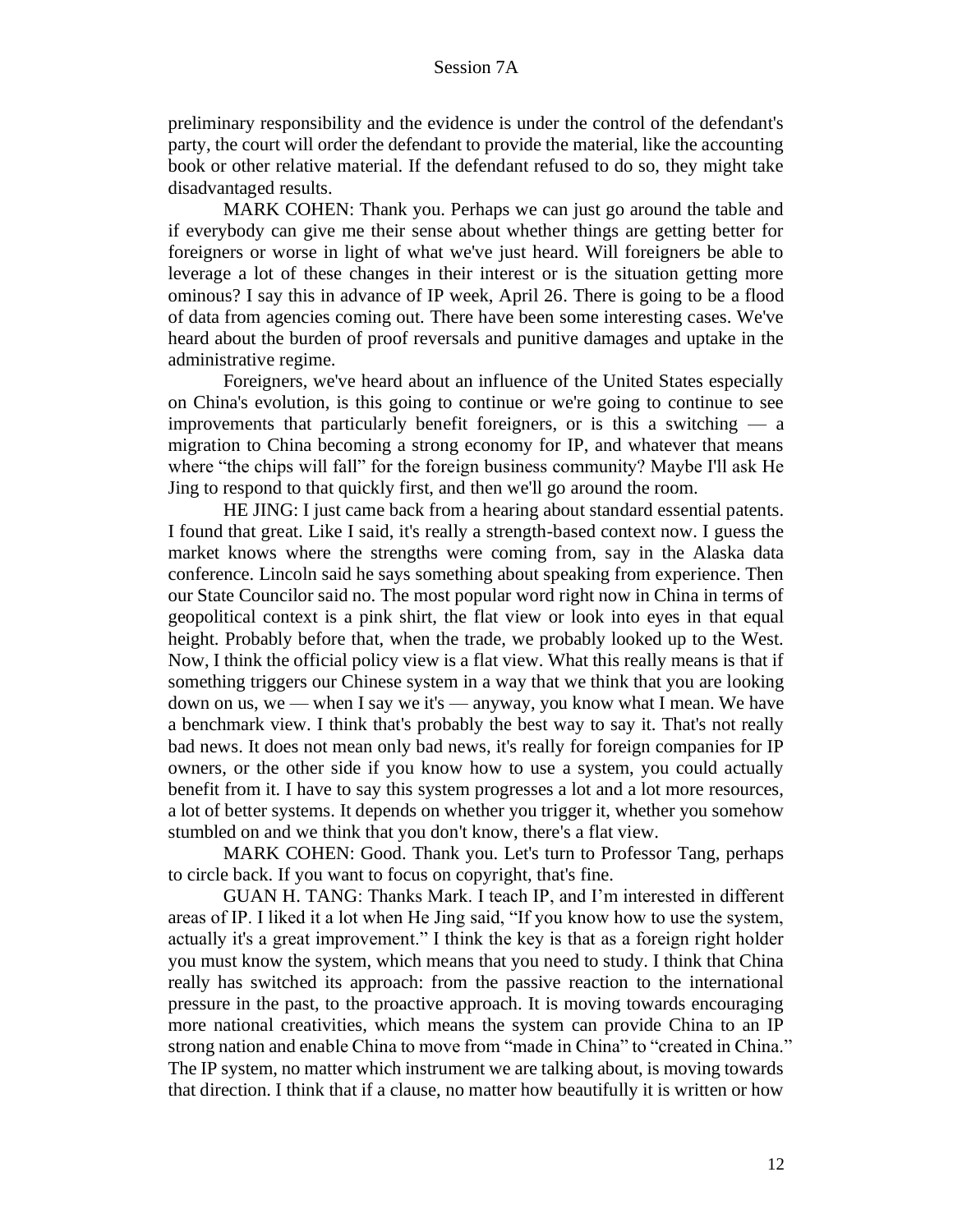mature it is, if China thinks it's not beneficial for the national right holders, China will not adopt it under any pressure; the extended collective management may be a perfect example.

MARK COHEN: Thank you. Jill, you can chime in either from pharma and patents or the IP system generally.

JILL (YIJUN) GE: Mark, before I answer your question, perhaps I have to lean on someone who understands the Korea and China-U.S. rivalry. When we look at things, especially on the ground, I don't think everything is rosy, especially when we think about the patent-linkage system.

It's not just for China to implement commandments in the Phase One deal, it's also to pave the way for Chinese generics to launch for earlier generic launch and to pave the way for them to more aggressively invalidate rights owners' patents. I think the trend will continue and will accelerate. We absolutely have to deal with new issues and even in the trademarks side, I think in the recent months, one issue practitioners have been grappling with is how the Chinese Trademark Office has invoked the unhealthy social influence as grounds to reject trademark applications.

We have seen very interesting or arbitrary cases, and also difficulty in patent cases or trade secret cases, especially where you have to deal with a judicial appraisal which remains to be a black box process then it will be extremely difficult for rights owners. These are the things I think will continue to be difficult, but I at least will see the bright side of things and also as Professor Guan said, we have to understand that system and to figure out how we can better navigate the system. Still, this is a massive country and there are new interests and new ways to deal with things.

MARK COHEN: Thank you. Elaine, you've already pretty much addressed the question, although I think it seems to me, perhaps you agree the era that we're trying to even when it had a patent or trademark office that was several times the size of the United States or a docket, that was several times the size of the United States will still be modest and say, "No, you're our big brother. We need to learn from you."

Maybe drawing to a close and perhaps we didn't take enough advantage of that modesty whether it was a false modesty or a real modesty enough. If you have anything to add to that, great. If not, we have one question from the audience as well as what are the practical differences between adjudication and CNIPA versus the courts. If you want to take an initial stab at that, that would also be helpful.

ELAINE WU: Just really quickly about the whole CNIPA issue. I do agree that CNIPA learning from the U.S. may be drawing to a close, I do think on certain practical levels, technical levels, there are still areas of collaboration. I think everyone probably may have heard of the IP5, the five largest patent offices in the world which is a framework of discussion.

There's a Trademark Five, there's an ID5, a Design Five, the five largest patent trademark and design patent offices in the world. I think there's technical collaboration still to be had in those areas and CNIPA is very much at the table. They were quiet in the beginning and now they have become much more vocal, much more willing to share on a technical basis, so I think that's probably still a good thing.